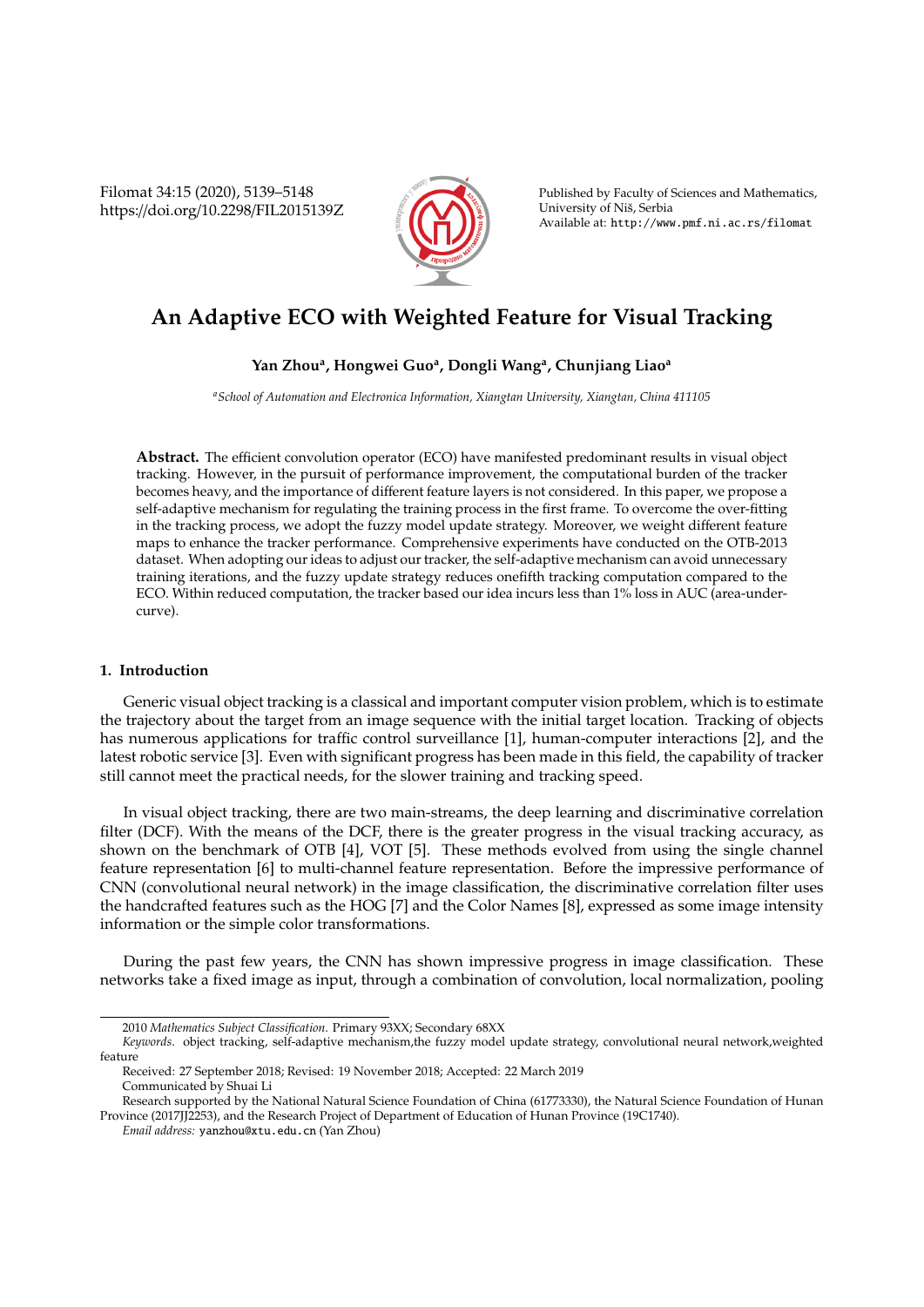operation and other components to extract features. Before extracting the features of the image, CNNs require enough training samples, for example, the ImageNet dataset [9], to conclude the coefficients of the network. Then, with the picture as input, the features extracted from the fixed weights network are generic and can be applied to a variety of vision applications.

As discussed earlier, the features extracted from the CNN are of great interest to the image classification. From [10], it is successful to integrate the DCF (discriminative correlation filter) with the features extracted from CNN. Combining the last layer with the intermediate layer is the better idea for the visual tracking [11]. Further-more, [12] integrates hand-crafted features with activation from the CNN. With the CNN feature, the performance of DCF has received a big boost.

In this paper, we propose a self-adaptive mechanism for regulating the training process of efficient convolution operators (ECOs). First, we perform the computation of the Gauss-Newton method [19] under control of some conditions to cease the unnecessary iterations automatically. Second, we exploit the fuzzy model update strategy, performing indefinite but within certain range frames to update the filter. Third, we express the weights for the different feature maps to enhance the adaptive ECO.

The remainder of this paper is organized as follows. Section 2 introduces application of feature representations from CNN, early correlation filter related to the object tracking. Section 3 discusses some ideas about the C-COT [11] and ECO [12]. Section 4 contains our improvement strategies. Experimental evaluations and results are provided in section 5.

#### **2. Related Work**

In recent years, the development of the convolutional neural network has improved the performance in object recognition and detection benchmark [13]. This makes the convolutional neural network to be a hot topic in machine learning. The activation from the certain layer of the trained deep network can be applied in some visual recognition tasks such as action recognition and scene classification [14]. [15, 16] shows the improved performance, which is achieved by the incorporation of feature from the intermediate layer and the fully connected layers of CNN. Due to the discrimination of the intermediate layers, the need for the task-specific fine-tuning is not essential. A cross-convolutional layer pooling method is proposed in [15]. The image representation is captured by pooling the extracted features from the successive convolutional layers. An approach based multi-scale convolutional feature is proposed by [16] for object recognition and texture classification. It has shown the superior performance from the activation of the last convolutional layer against other layers for the visual recognition [16].

The tracking approaches based DCF learn a correlation filter to discriminate the target from the background appearance. The observed target and the related background constitute the training data. Initially, Bolme et al. [6] proposed the MOSSE tracker, only using a single feature channel, which is a grayscale image. Later, Hen-riques et al. [7] introduced a variant DCF, which is kernelized, to allow non-linear classification boundaries. Recently, [7, 8, 17]attempted to incorporate the multi-dimensional feature representations and achieved a significant increase in the tracking performance. Despite their success, the DCF trackers are under the periodic assumption induced by circular correlation, which leads to the inaccurate location and a restricted search area. Very recently, Danelljan et al. [18] works out the solution to the issues by introducing SRDCF (the Spatially Regularized DCF). The expansion of the training and searching area are allowed in their formulation, without increasing the effective filter size. This prompts the robustness and discriminative power of the tracker, leading to a significant performance gain.

## **3. C-COT and ECO**

In this section, we describe the C-COT [11] and the ECO [12]. The ECO achieved the top rank in the VOT2016 challenge [5] and OTB-2015 [4] for two main advantages compared to the native correlation filter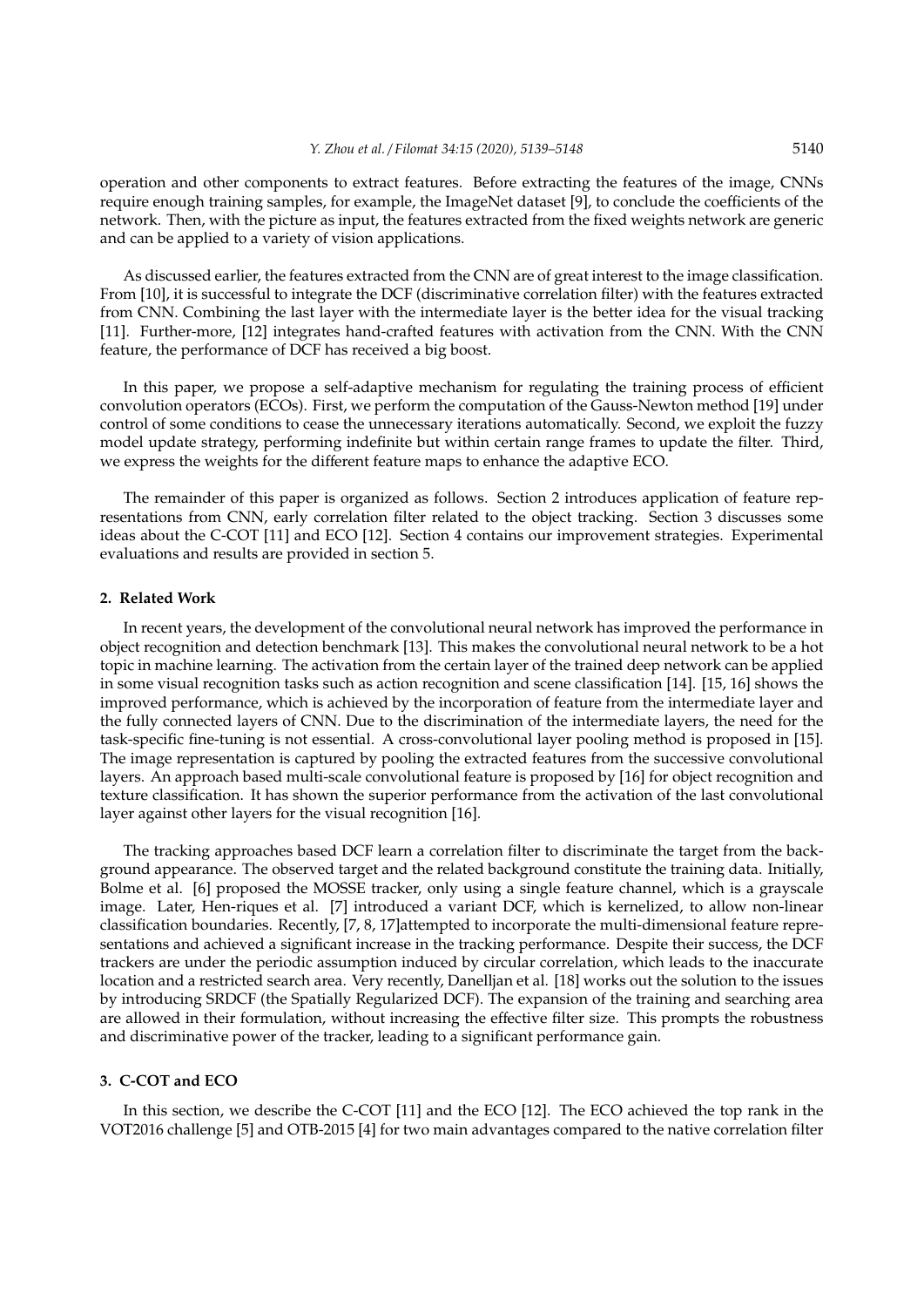trackers. Firstly, the factorized convolution operator is introduced for reducing the quantity of the coefficient in the model. Secondly, with the compact generative model of the sample, the tracking computation is reduced a lot.

## *3.1. C-COT*

Here, we briefly introduce the C-COT formulation, with the same symbol as in [11] for convenience. The C-COT trains a discriminative correlation filter from a collection of  $\tilde{M}$  samples  $\{x_j\}_1^M \subset \chi$ . Each sample *x*<sub>*j*</sub> can be used to extract the feature maps which have *D* feature channels, the feature channel  $x_j^d \in \mathbb{R}^{N_d}$  can be understood as a function  $x_j^d[n]$  indexed by the discrete spatial variable  $n \in \{0,\ldots,N_d-1\}$ ,  $N_d$  denotes the resolution.

To transfer the training problem into a continuous spatial domain, it assumes the spatial support of the feature maps to be the continuous interval  $[0, T) \subset \mathbb{R}$ . Then, the interpolation operator *J<sub>d</sub>* can be defined as:

$$
J_d\{x^d\}(t) = \sum_{n=0}^{N_d-1} x^d [n] b_d(t - \frac{T}{N_d}n). \tag{1}
$$

here, $b_d$  is the interpolation function. The filter  $f = (f^1, \ldots, f^D) \in L^2(T)^D$  is trained with a set of sample feature maps { $x^1, x^2, ..., x^M$ } and corresponding label score maps { $y^1, y^2, ..., y^M$ }, by minimizing the objective function,

$$
E(f) = \sum_{j=1}^{M} \alpha^{j} ||S_{f}\{x^{j}\} - y^{j}||_{p}^{2} + \sum_{d=1}^{M} ||\omega^{d} \cdot f_{d}||_{p}^{2}.
$$
 (2)

The multi-channel convolution operation

$$
S_f\{x\} = \sum_{d=1}^{D} f_d * J_d\{x^d\}.
$$
 (3)

is obtained by fusing the result of all channels,  $\alpha^j > 0$  is the weight for the sample  $x^j$ ,  $\omega^d$  is to mitigate the drawbacks of the periodic assumption for the extended spatial support [18]. During the tracking,  $f =$  $(f^1, \ldots, f^D)$  is used to obtain the tracking scores by  $S_f\{x_j\} = \sum_{d=1}^D f_d * J_d\{x^d\}.$ 

## *3.2. Training the continuous filter*

The Fourier coefficients of the interpolated feature maps are given by

$$
\widehat{J_d(x^d)}[k] = X^d[k]\widehat{b_d}[k] \tag{4}
$$

Here, the  $X^d[k] = \sum_{n=0}^{N_d-1} x^d[n]e^{-i\frac{2\pi}{N_d}nk}$ ,  $k \in \mathbb{Z}$  is the discrete Fourier transform (DFT) of  $x^d$ . Then,

$$
\widehat{S_f\{x\}}[k] = \sum_{d=1}^{D} \widehat{f}^d[k] X^d[k] \widehat{b}_d, k \in \mathbb{Z}.
$$
\n
$$
(5)
$$

And the Parseval's formula implies the equivalent function,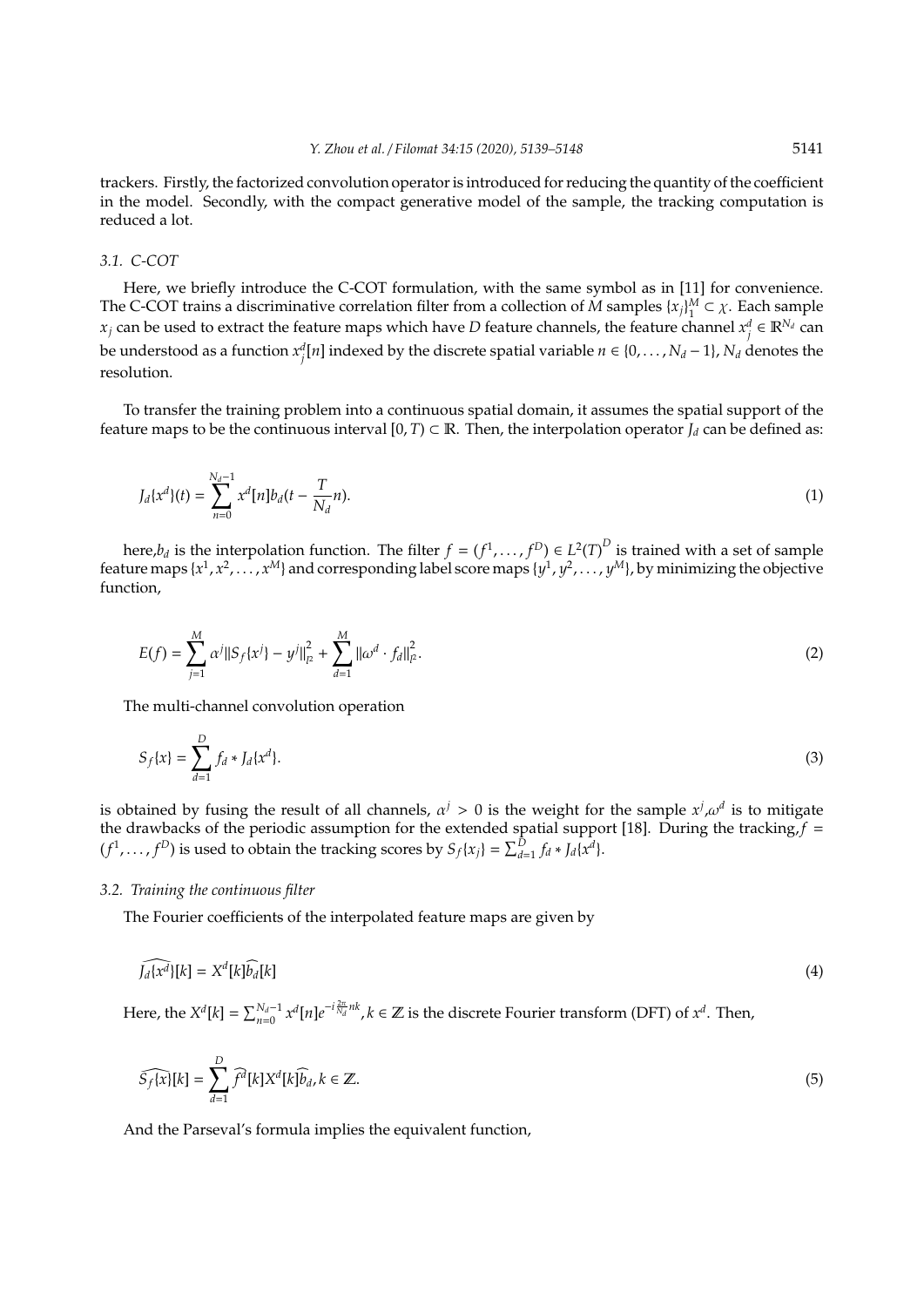$$
E(f) = \sum_{j=1}^{M} \alpha_j \|\widehat{S_f(x_j)} - \widehat{y_j}\|_{l^2}^2 + \sum_{d=1}^{D} \|\widehat{\omega} * \widehat{f}^d\|_{l^2}^2
$$
 (6)

To simplify the normal expression (6), we adopt the sample matrix  $A = [A_1^T \cdots A_M^T]^T$ , where  $A_j =$  $[A_j^1 \cdots A_j^D]$ , and  $A_j^d = X^d \widetilde{b_d}$ , then, the equation (6) can be transformed as

$$
(A^H \Gamma A + W^H W) \widehat{f} = A^H \Gamma \widehat{y}
$$
\n<sup>(7)</sup>

*W* is the block-diagonal matrix  $W = W_1 \bigoplus_{\substack{r \in \mathcal{F}}} W_p$ , the  $\widehat{f} = [\widehat{f}^T \cdots \widehat{f}^{D^T}]^T$ , the diagonal weight matrix  $\Gamma = \alpha_1 I \bigoplus \cdots \bigoplus \alpha_m I$  and the label vector  $\widehat{y} = [\widehat{y}_1^T \cdots \widehat{y}_M^T]^T$ , <sup>*H*</sup> denotes the conjugate transpose of matrix. The filter  $f$  can be iteratively solved by the expression (7), which is equivalent to the least squares problem.

#### *3.3. The improved ECO*

From the C-COT formulation, it is easy to know when the dimension of the filter  $\tilde{f}$  is too large. ECO reduces the dimension of the filter, which is same as in the [8]. And the new filter of *c* channels can be reduced from the matrix-product *P f*. The factorized convolution operator can be denoted as,

$$
S_{Pf}(x) = Pf * J\{x\} = \sum_{c,d} p_{d,c} f^c * J_d\{x^d\} = f * P^T J\{x\}.
$$
 (8)

The formulation to train the filter *f* and the matrix *P* can be expressed as,

$$
E(f, P) = ||\widehat{z}^T P \widehat{f} - \widehat{y}||_{l^2}^2 + \sum_{c=1}^C ||\widehat{\omega} * \widehat{f}^C||_{l^2}^2 + \lambda ||P||_F^2.
$$
\n(9)

Here, ECO adopts the Gauss-Newton method [19] to optimize the non-linear least squares problem (9). The linearizing residuals in (9) is obtained by the first order Taylor series expansion,

$$
\widetilde{E}(\widehat{f_{i,\Delta}}, \Delta P) = \|\widehat{Z}^T P_i \widehat{f_{i,\Delta}} + (\widehat{f_i} \bigotimes \widehat{Z})^T vec(\Delta P) - \widehat{y}\|_{P}^2 + \sum_{c=1}^C \|\widehat{\omega} * \widehat{f_{i,\Delta}}\|_{P}^2 + \lambda \|P_i + \Delta P\|_{P}^2.
$$
\n(10)

Here,  $\widehat{f_i}$  =  $\widehat{f_i}$  +  $\Delta \widehat{f}$ , the $\otimes$  denote the Kronecker product. For simplicity, the (10) can be expressed as,

$$
\widetilde{E}(\widehat{f}, \Delta P) = ||A_p \widehat{f} + B_f \Delta P - \widehat{y}||_p^2 + ||W\widehat{f}||_p^2 + \mu||P + \Delta P||_F^2.
$$
\n(11)

Then, it is viable to learn the filter *f* and *P* jointly.

## **4. The Adaptive ECO**

In the first place, the main problems with the ECO are computation-burden in the first frame. This due to the too much unnecessary iterations of the Gauss-Newton method. Next, we argue that the update strategy in ECO can be further sparse. Finally, the ECO does not emphasize weights of the related features. We set out to deal with these issues respectively, for improving both performance and speed.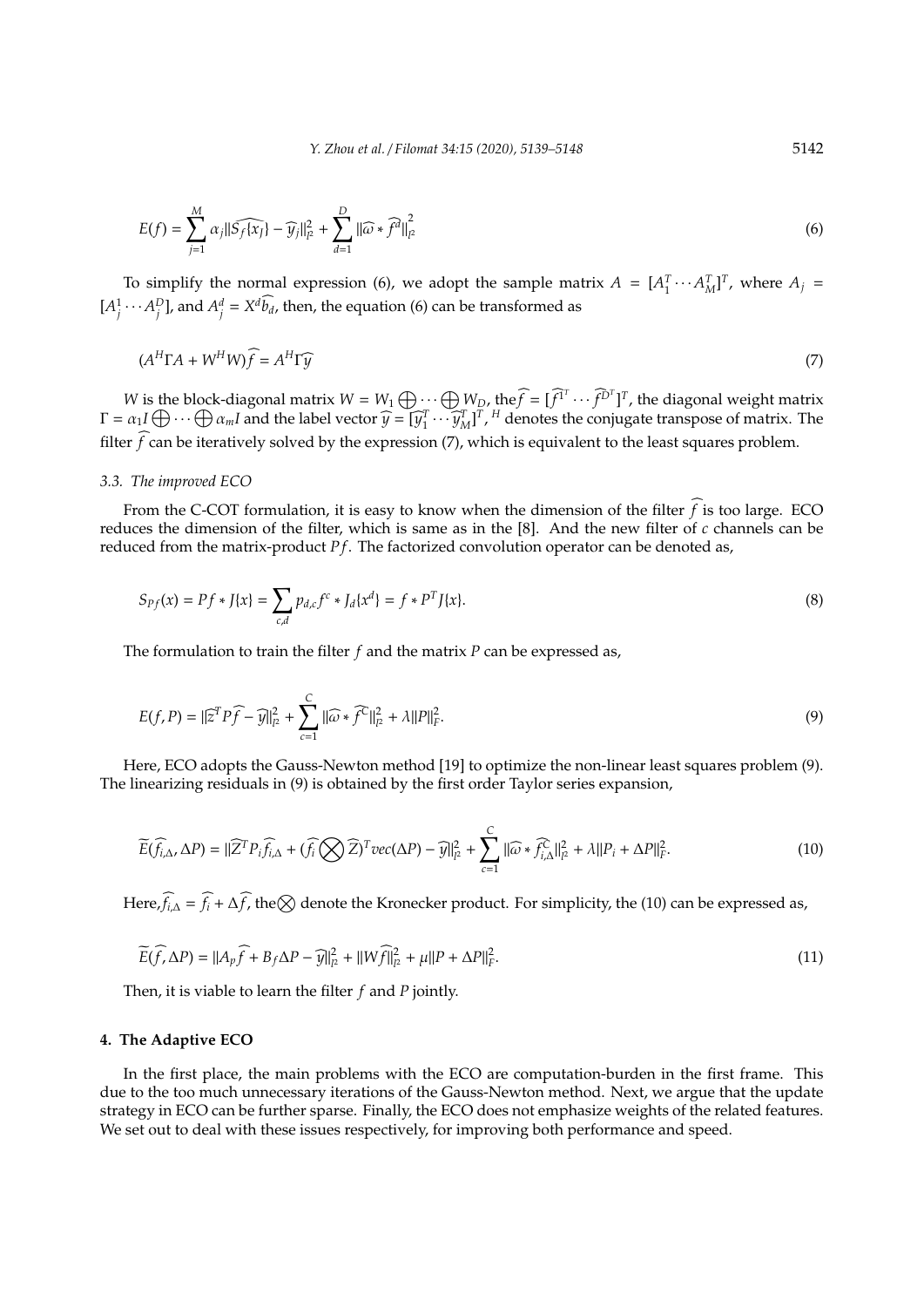#### *4.1. Terminating training process automatically*

From the ECO formulation, it needs two steps to train the filter *f* and the principal component matrix *P* in the first frame. Firstly, the ECO sets partial derivatives of the equation (11) with respect to *f* and ∆*P* to be zero, then, the formula can be expressed as

$$
\begin{bmatrix} A_p^H A_p + W^H W & A_p^H B_f \\ B_f^H A_p & B_f^H B_f + \lambda I \end{bmatrix} \begin{bmatrix} \widehat{f} \\ \Delta P \end{bmatrix} = \begin{bmatrix} A_p^H \widehat{y} \\ B_f^H \widehat{y} - \lambda P \end{bmatrix}
$$
(12)

Obviously, the Conjugate Gradient method can be performed iteratively on (12).

When we apply the flexible preconditioned Conjugate Gradient [20] method to the tracker equation (12), we find the residuals from the CG process converges to near zero without too many iterations (Figure 1). We proposed that there is no need for the further optimization on the coefficient of the filter when the residuals are small enough, and there is no major improvement in the tracking performance that adopts the latter filter *f* and matrix *P* (through 150 iterations), which is closed to the previous state (around 100 iterations for some sequences).



Figure 1: The curve of the residual related to the iteration. After 150 iterations is the tracking process. The red dotted line represents the cease condition, the yellow line represents the actual end of the iteration when adopted the auto-end method. Without our method the training process will not cease until 150 iterations.

To terminate these unnecessary training processes automatically, we set termination condition relating to the inner residual from the iteration of the equation (12), which can be expressed as the average of the successive residuals is smaller than the value associated with the first residual. With this setup, the number of iterations in the first frame decreases a lot, and it is obvious to notice that the training process becomes quicker for omitting some unnecessary iterations, the heavy computation for the training has also been reduced. From the perspective of practical use, it balances the accuracy and speed of the tracker. Most critically, when we need the tracker to start as soon as possible.

#### *4.2. Filter update strategy*

Concluded from the observation on the sample sequences and the real-time video (Figure 2), it is easy to know that the adjacent frames are of many similarities, and it is not necessary to update the filter frame by frame, which of redundant features for the sample space and wastes unnecessary time and memory consumption for filter update.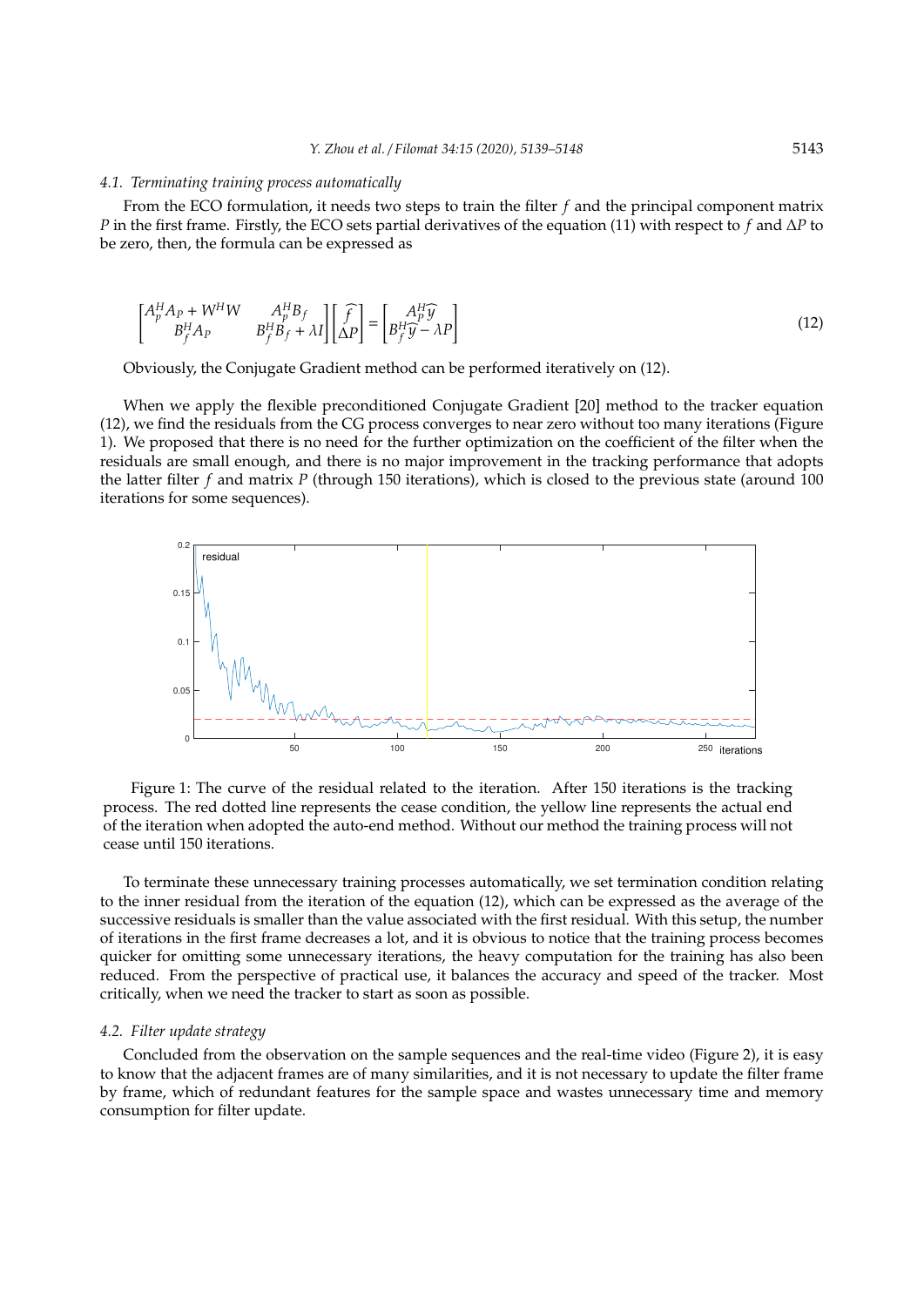

Figure 2: Visualization of some training samples in the part of the Crossing sequence, which are of great similarity around the target, this can lead to overfitting of the tracker, and slow down the tracking speed.

Intuitively, it is better to start an optimization process once sufficient change occurred. Under the formulation (11), we know it is hard and computational to estimate the condition to update the model, and may lead to unwanted complex heuristics. Inspired by the observation, we propose a fuzzy strategy to update the filter, which expressed as updating the filter with the uncertain number frames. This sparse updating scheme is common practice in non-DCF trackers [21, 22]. In our strategy, we choose the  $N_{gap} \in [min, max]$ as the training gap to determine how often the filter is updated stochastically. With the fuzzy strategy, we avoid studying the change in the objective and simply update the filter between  $N_{qap}$  frames, where  $N_{qap} = 1$ corresponds to updating the filter every frame, it is same as the standard DCF methods.

As a result, the times for the CG iterations in the whole sequences are decreased to  $N_{tr} = (\sum (N_{seq}/N_{gap}))/$ (*max*−*min*+1), which is also for the computational complexity of the filter adjustment. Delaying the model update a few frames, the loss become large enough, easy to notice the effect for training the filter, instead of only small change between the successive frames, the loss is too small to update the filter obviously. This is also for stabilizing the tracker when a target is affected by the sudden changes between frames, for instance, occlusions, deformation and out-of-plane rotations. In the ECO, a sequence with *Nseq* = 100 frames needs 20 update times, while for our method, about 16 times. If we just consider the number of iterations for updating the tracker during the tracking process, it is about one fifth computational saving.

#### *4.3. The weighted feature*

When we applied our method to adapt the computational complexity of training and tracking process, the performance of the ECO based our idea has been affected to some extent. We insist that the training process of the filter *f* and mapping matrix *P* is adequate, and the extracted features are not utilized properly.

From the structure of the CNN, the deeper the network layers used to extract feature maps, the more abstract the feature maps, and can be used for classification and recognition task. With the feature fusion for different layers, it is obviously to witness the progress made in the image classification, face recognition, and so on. And we also noted in the ECO, the author uses the layer Conv-1 and layer Conv-5 from the convolutional neural network and achieves the better results. But the ECO doesn't underline the importance of different feature maps, just sets feature maps from the two CNN layers and HOG to the equal importance in the target location process.

In-depth study of the CNN for image classification, we know that the feature from the last layer is used for deciding which category this picture belongs to, with its more abstract features. While in the tracking,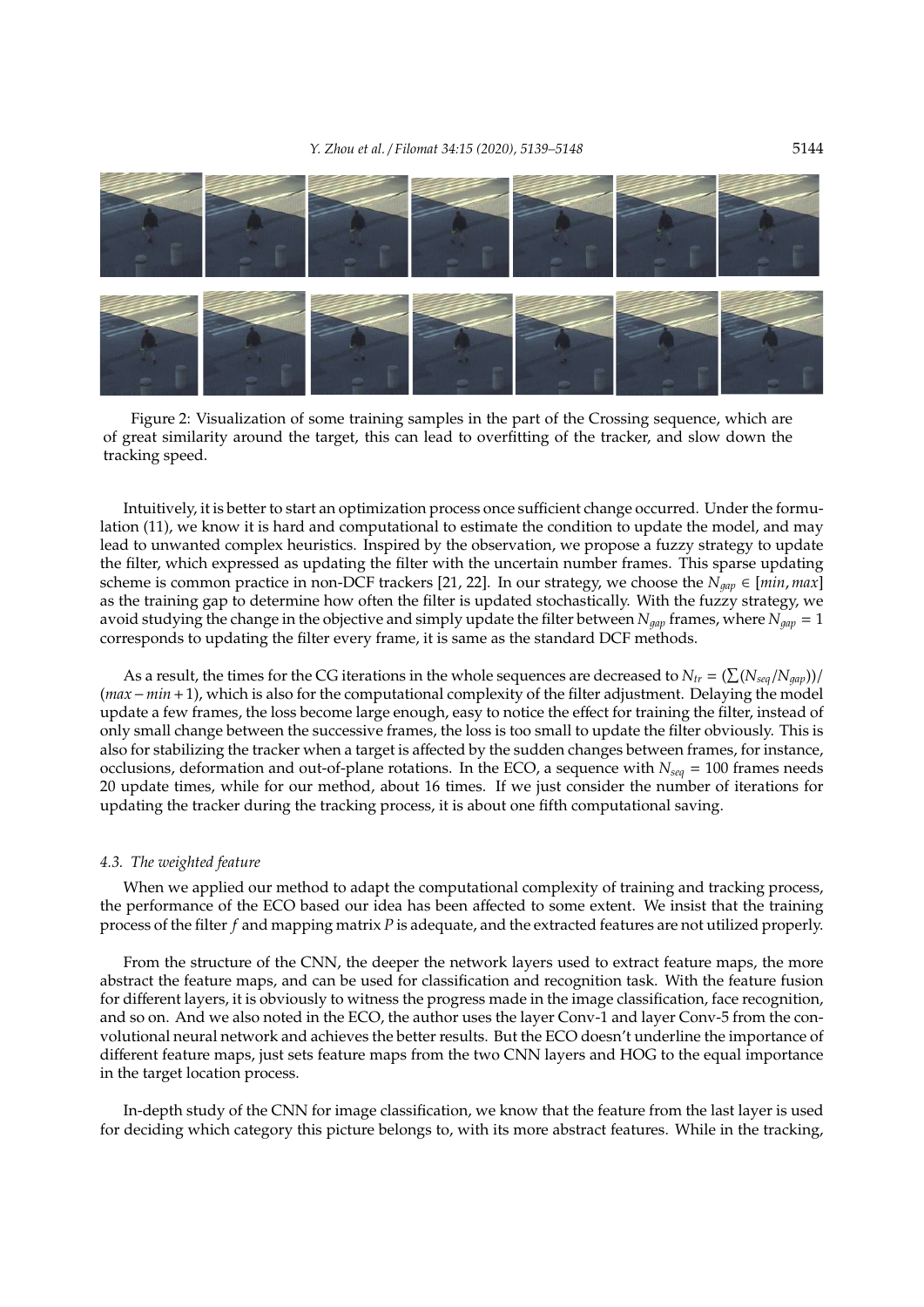given the detail of the formulation of the standard DCF, enough spatial resolution conduces to the target location. In addition, from the [10], the feature maps from the first convolutional layer achieved best tracking performance compared to other single layers. Moreover, it also showed the decreased performance for the deeper layer, but the last layer, which provides a significant performance gain compared to the fourth layer. Because of the better performance from the fifth layer feature, we also conclude that the advanced features encoded by the deepest layers in the network, just as in the image classification.

Under the previous analysis, we assume that the response from the deeper layers of the CNN may need the higher weight, even the decreased spatial resolution in the deeper layers is not suitable for locating the target accurately. Therefore, during the locating process, we set the fifth layer with higher weight, for the higher-level feature expression.

$$
S_{Pf}\{x\} = w_{15}f_{15} * P_{15}^T J_{15}\{x\} + w_{11}f_{f1} * P_{11}^T J_{11}\{x\} + w_{h}f_{h} * P_{h}^T J_{h}\{x\}.
$$
\n(13)

With the condition  $w_{15} + w_{11} + w_h = t$ , the *t* denotes the number of the feature types.

#### **5. Experiments**

We validate the proposed method by performing comprehensive experiments on the OTB-2013 dataset, it is part of the OTB-2015 dataset, with comparisons to some state-of-the-art methods.

#### *5.1. Implementation Details*

The experiments are performed on an Intel(R) Core(R) i5-7300HQ 2.50GHz CPU with 16GB RAM, and using the MatConvNet toolbox [23], the computation for extracting the features from the image sequences on CNN is transferred to the GeForce GTX 1060 GPU. The tracker based our idea runs at an average of 9 FPS.

We apply the same feature representation as ECO, the first convolutional layer (layer Conv-1) and the last convolutional layer (layer Conv-5) from the VGG-m Network [24], and HOG [25]. For the factorized convolution presented in section (3.3), we learn the projection matrix *P* for each feature type correspondingly. In the first frame, we perform the Gauss-Newton method to equation (9) 10 times, while every time we perform the Conjugate Gradient method on the equation (11) 15 iterations. With our idea, the training process is under our auto-end mechanism. After the first frame, the filter is updated in every  $N_s \in [5,7]$ frames with 5 iterations of the Conjugate Gradient applying to the equation  $(7)$ . The filter  $f_0$  is initialized to zero, and we initialized the coefficient matrix  $P_0$  by applying the PCA to the sample feature representation in the first iteration to keep the discriminative property of the tracker.

We set  $w_{15}$ ,  $w_{11}$  and  $w_h$  for the different convolutional feature maps, which are the layer Conv-1 and layer Conv-5, and the HOG feature representations, to identify the appropriate weight for improving the tracking performance. When we assign the weights to the convolution responses produced by the layer Conv-1, layer Conv-5 and HOG, the spatial size and the dimensionality of feature maps are not considered for simplicity, and we just let the weights influence the locating process. For our experiments,  $w_{l1} = 0.7$ ,  $w_{l5} = 1.4$ ,  $w_h = 0.9$ . By the weighted feature maps, the performance of adaptive ECO is closed to the original ECO.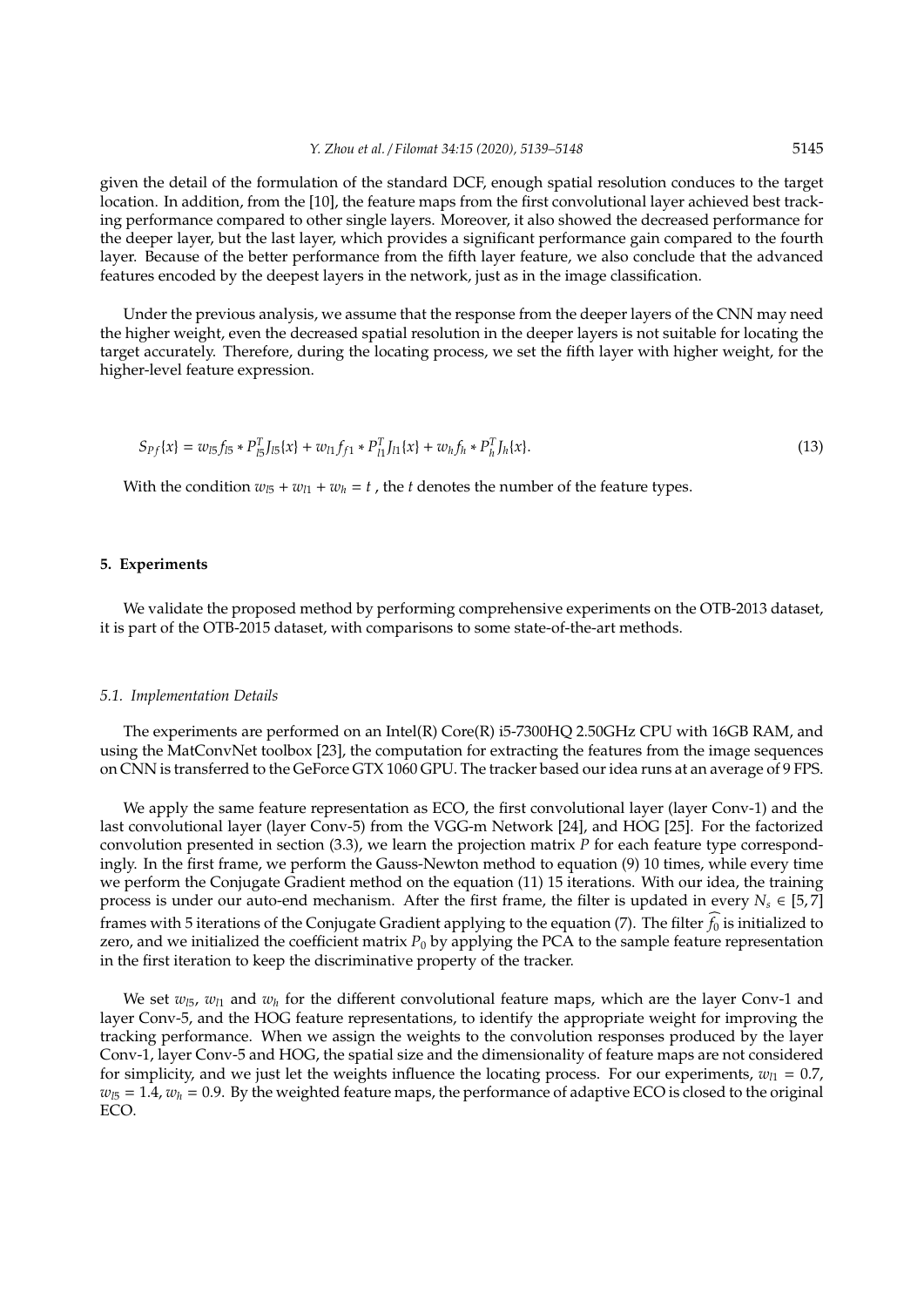#### *5.2. Baseline comparison*

When using ECO for tracking, its main computation burden comes from the input of sequences and the iterative operation of Conjugate Gradients. Here, we just show how many iterations needed in the first frame. Indirectly, by the mechanism of terminating the loop automatically, almost the one-third of iterations are saved from the OTB-2013 sequences. More importantly, it is of great significance for practical use.



Figure 3: The iterations needed for training in the first frame within our idea.

## *5.3. State-of-the-art comparison*

We conduct the comparison on the OTB-2013 dataset, which contains 50 sequences with 51 target annotations, in terms of AUC (area-under-curve). The AUC is calculated with a range of thresholds for the IoU (intersection-over-union) overlap over the videos.



Figure 4: Success plot on the OTB-2013. The AUC score of each tracker is shown in the legend.

We provide a comparison of our method with some state-of-art methods: ECO [12], C-COT [11], Deep-SRDCF [10], ADNet [26], SRDCFdecon [17].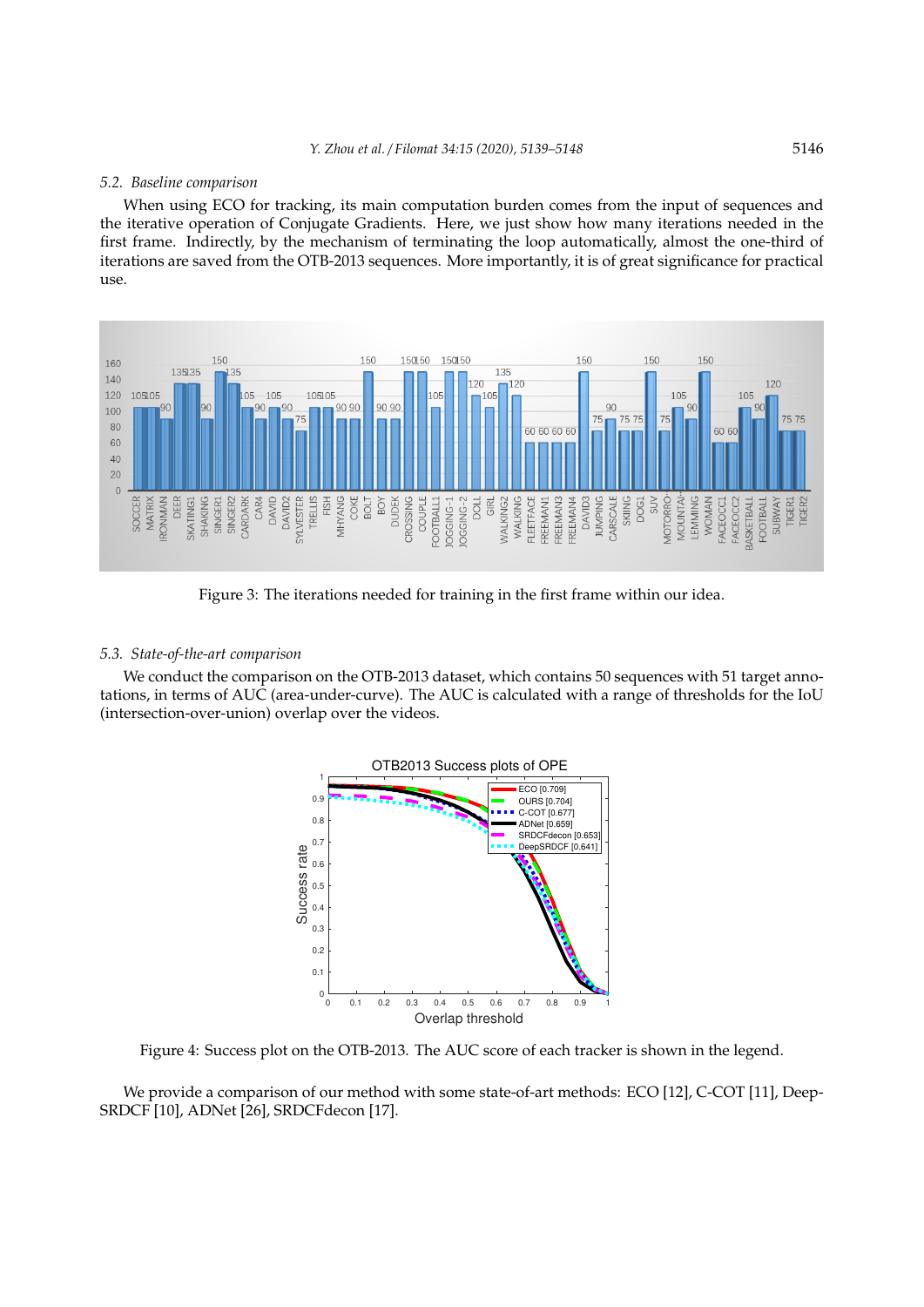

Figure 5: Comparison with respect to the spatial robustness initialization on OTB-2013



Figure 6: Comparison with respect to the temporal robustness initialization on OTB-2013.

Figure 4 shows the success plot over the OTB-2013 dataset [28]. Our tracker provides the results with an AUC score of 0.704, only loses less than 1% score compared to the ECO. With the compensation of weighted features, there is almost none loss in tracking performance, under a modest amount computation reduction of training and tracking process.

#### *5.4. Robustness to initialization*

The robustness evaluation scenarios happen a lot in the real-world application when a tracker is initialized, which is likely to incur initialization with a slightly biased position and different scales. We identify the robustness of our tracker following the protocol proposed in [4]. Two different perturbing initialization criteria, namely, TRE (temporal robustness evaluation) and SRE (spatial robustness evaluation). With the TRE, the tracker is evaluated with 20 frames initialized the ground-truth bounding box of the target, until the end of the sequence, just like one segment of the entire sequence with the groundtruth target. For the SRE criteria, the initialization of the tracking is performing by shifting or scaling the ground-truth bounding box of the target, and this process repeats 12 times for every sequence in the dataset.

From the Figure 5 and Figure 6. It is obvious to notice that the robustness score has not been affected too much. For the SRE, our approach causes the score loss about 0.008 compared to ECO, and for the TRE, the score loss is about 0.003 compared to ECO. Considering the adaptation in the computational complexity of training, the robustness score is almost unchanged by the weighted features, because of the higher weight on the fifth layer feature representation from the CNN.

## **6. Conclusion**

In this paper, the training process and tracking process of the ECO have been adjusted to count the issues of computational complexity and overfitting. An auto-stop mechanism has been introduced for the training phase in the first frame. To reduce the redundant training complexity, we also proposed the fuzzy update strategy for the overfitting in tracking process. Lastly, the weighted feature representation makes the tracker perform well with the reduced computational complexity, by higher weights for the more abstract features in the deeper layer of the CNN. The experimental results have shown the superiority.